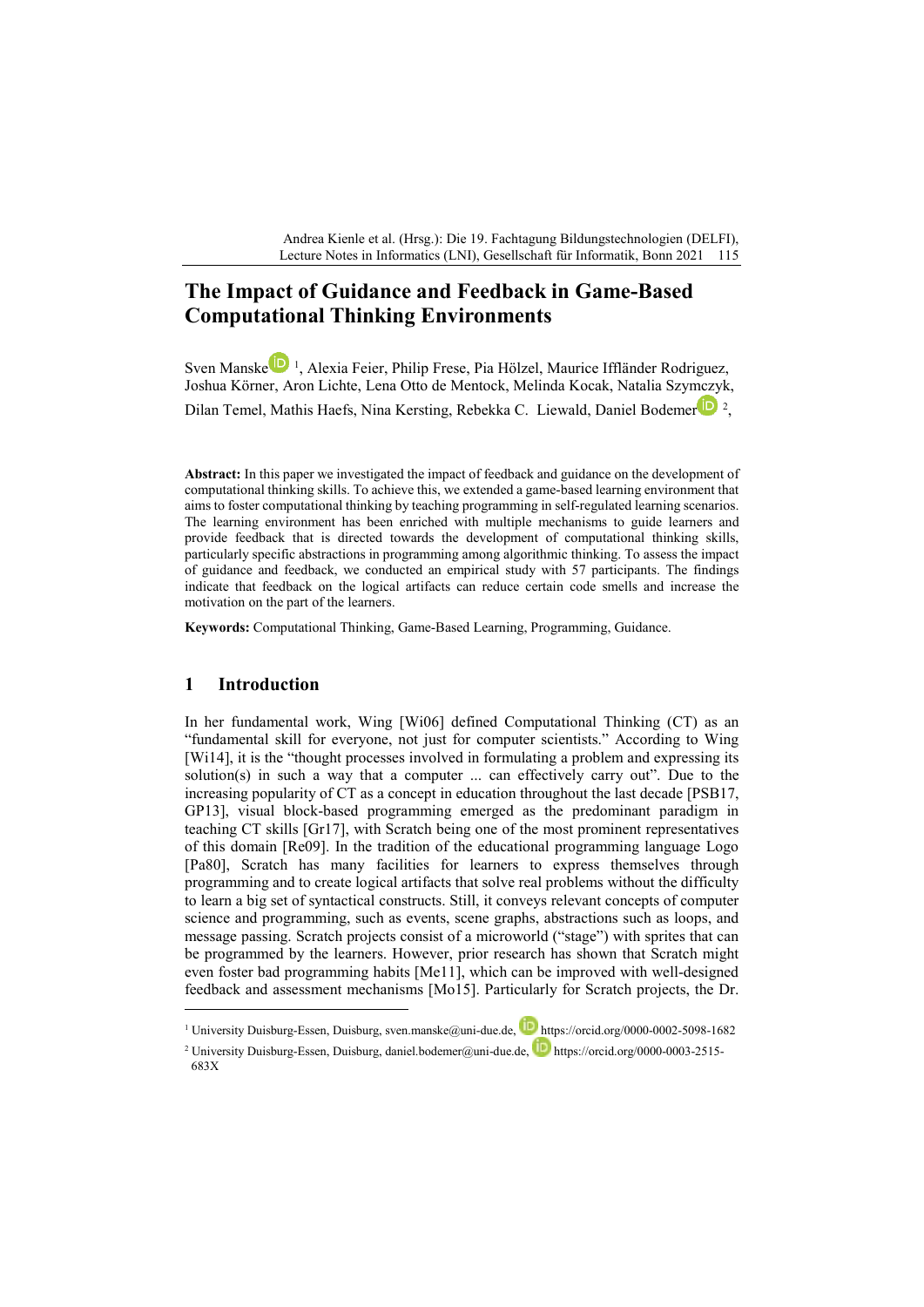#### 116 Sven Manske et al.

Scratch system has been developed to assess CT skills based on the automatic analysis of learners' programming artifacts, namely the scratch projects created [Mo15]. The importance of guiding learners has been emphasized since the early years of Logo which is underpinned by research in promoting constructivist learning [LT97, Ma04, Da01].



Fig. 1: The game environment of ctGameStudio consists of a microworld and a programming tool.

However, the last year of distant teaching in the COVID-19 situation has shown that selfregulated learning environments can overcome some of the burdens in the educational system. The game-based environment *ctGameStudio* aims at introducing CT concepts in a playful and guided way based on visual block-based programming [WMH18, We18]. In contrast to Scratch, the environment is not an open sandboxed, but it guides learners through an already fixed scenario with a pre-structured learning trajectory. Each stage focuses systematically on building a specific abstraction (such as variables, conditions, loops, events, or functions). Figure 1 shows the environment that is split into the code editor with the block-based visual programming language and the microworld with a virtual robot and a virtual companion on the right-hand side. This follows Logo's turtle graphic regarding the "ego-body-syntonic approach" [Pa80, AD86].

For this work, we extended *ctGameStudio* with a feedback component to support reflection on and evaluation of the logical artifacts created by the learners. Following the approach of Dr. Scratch, we developed a set of automated indicators that are used to assess computational thinking skills and to support learners' reflection. The automated assessment is based on the analysis of code artefacts, whereas the guidance is intended to support evaluation processes to foster computational thinking skills. Finally, we present the results of an empirical study with 57 participants.

### **2 Guidance and Feedback in ctGameStudio**

The conceptualization of the guidance and feedback in the extension of ctGameStudio for this work is based on the (1) introduction of the environment with an interactive tutorial, (2) the feedback tool, and (3) prompts to support learners when they are stuck (i.e., cycles, restarting on "overshooting" the goal).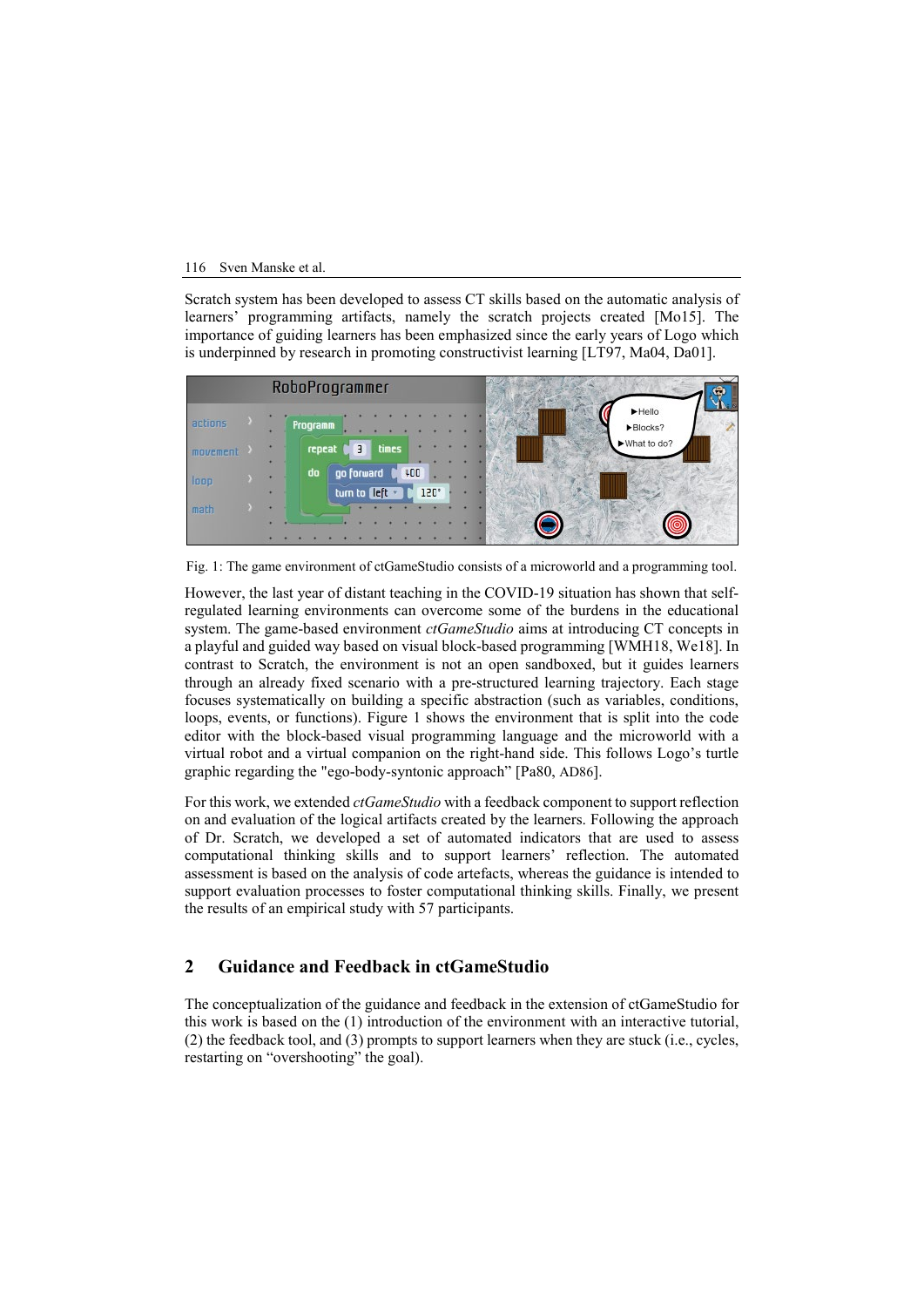Impact of Guidance on the Development of CT Skills 117

The *feedback tool* appears as soon as a level has been successfully completed. It consists of three components with performance- and CT-oriented indicators. The first component is the overview component which is presented after successfully completing a level. A CT score as an aggregative measure comprised of the different metrics was developed to give an overall understanding of the performance and to provide comparability between learners for the study. The metrics include among others the number of code smells detected, e.g., dead code or duplicated blocks. In addition, the feedback contains dynamic measures that are evaluated at runtime, such as the time to solve a level, the number of tries, or the number of blocks visited. The latter indicates the runtime behaviour in analogy to the vLOC metric ("visited lines of code") [Ma2014]. To support the evaluation of the own artefacts, each of the metrics is connected to the logical artefact. Thus, the learner might explore the metrics and get immediate feedback on the specific portion of the code through highlights and (textual) explanations. Fig. 2 shows the connection between metrics (left), highlighted code (middle) and the explanations (right).



Fig. 2: The feedback tab supports learners' reflection and introspection on their code artefacts.

## **3 Evaluation**

The aim of this exploratory evaluation is to measure the effect of the feedback and guidance components described above on certain performance parameters. The experimental group (labelled "1"), had access to the feedback component and prompts, while for the control group (labelled "0"), all guidance components were disabled. We hypothesize, that the learners of the guided version of *ctGameStudio* show increased performance parameters compared to those of the control group.

The experiment was conducted in an online setting, where 57 people participated in this experiment (21 men; 36 women; mean age: *M = 22.23, SD = 3.98*). Participants were given the task to interact with the learning environment for 45 minutes. Each participant had the possibility to contact the test instructor if they encountered technical problems during the study. However, additional hints on how to solve the tasks were not given. For the control group, all the guidance components were removed. However, participants of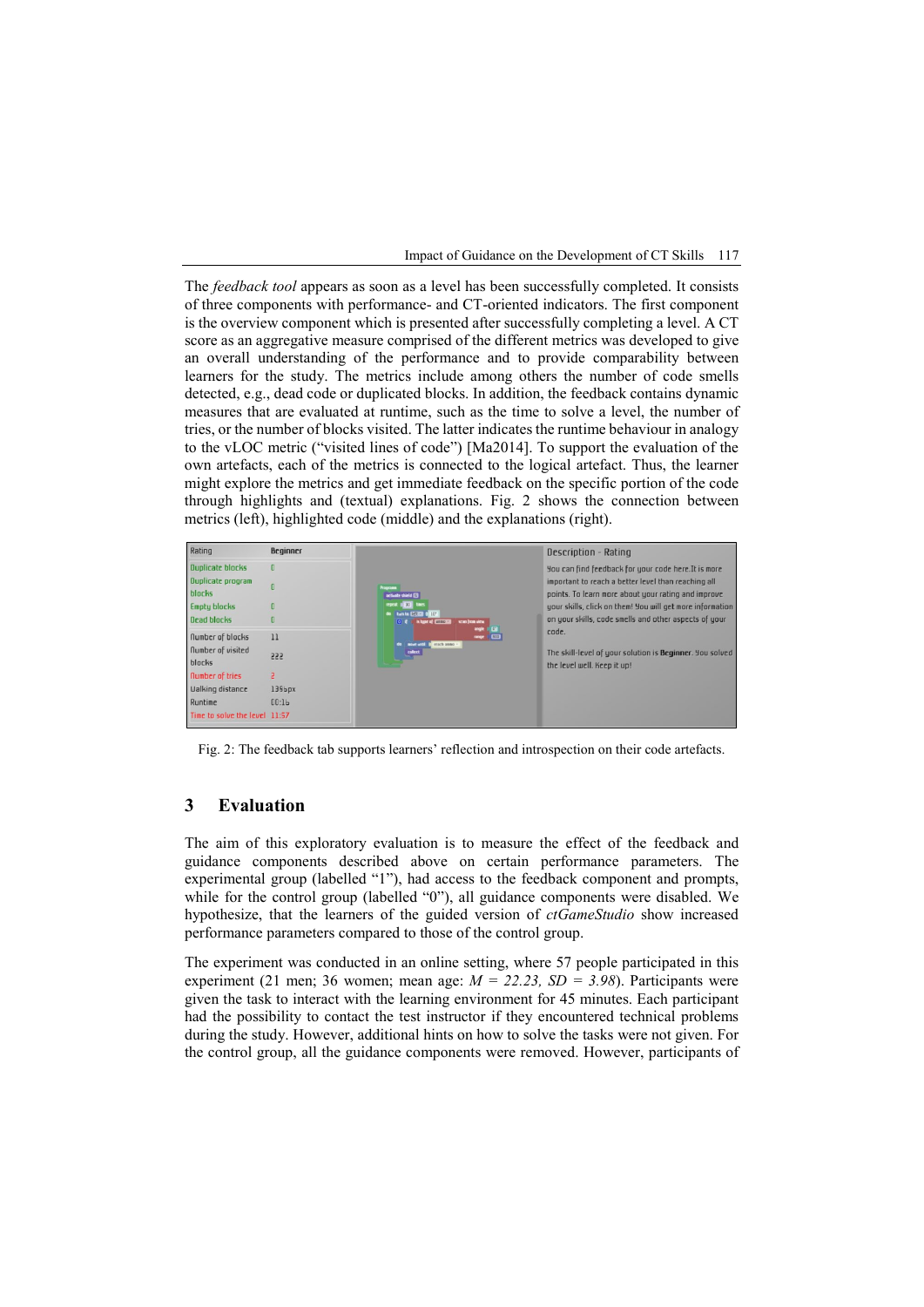#### 118 Sven Manske et al.

both groups had the opportunity to get additional information about the individual programming blocks and predefined methods in the block lexicon.

To measure the performance of the learners, the following features were extracted from each code artefact: *number of dead blocks*, *number of duplicate blocks*, *number of levels completed*, *time to solve a level*, *runtime*, *number of tries to solve a level* and the *ctscore*.

#### **4 Results**

The analysis of the mean differences of the different parameters were determined with a t-test. As seen in table 1, it is noticeable that the measured parameters mostly performed better in the group with adjusted feedback and guidance components. The score *number of duplicate blocks* is significant  $(t(28.88) = 2.60, p = .015)$  with a mean difference of 0.44 blocks. The mean differences between the groups are particularly small in the categories *ctscore* ( $t(55) = -.35$ ,  $p = .727$ ,  $MD = -1.10$ ) and *runtime* ( $t(53) = 1.12$ ,  $p = .268$ ,  $MD =$ *1.03 seconds*). The scores of *time to solve* (*t*(53) =.19, *p* = .850, *MD* = *12.03 seconds*) and *level won count*  $(t(38.92) = 1,27, p = 0.213, MD = 0.78)$  were better in the control group but could not reach significance.

| <b>User Statistics</b>     | Exp version | M      | Mean     | $\boldsymbol{p}$ |
|----------------------------|-------------|--------|----------|------------------|
| ctscore                    | $\theta$    | 83.71  | $-1.10$  | .729             |
|                            | 1           | 84.81  |          |                  |
| Number of dead blocks      | 0           | 0.80   | 0.55     | .141             |
|                            | 1           | 0.25   |          |                  |
| Number of duplicate blocks | 0           | 0.49   | 0.44     | .015             |
|                            | 1           | 0.05   |          |                  |
| Level won count            | $\theta$    | 7.03   | 0.78     | .213             |
|                            | 1           | 6.25   |          |                  |
| Runtime                    | 0           | 9.10   | 1.10     | .265             |
|                            | 1           | 8.00   |          |                  |
| Time to solve              | $\theta$    | 173.20 | $-12.00$ | .850             |
|                            | 1           | 185.20 |          |                  |
| Tries                      | $\theta$    | 6.62   | 0.11     | .896             |
|                            |             | 6.51   |          |                  |

Tab.: 1

| Outcomes Performance Parameters Analysis |  |
|------------------------------------------|--|
|                                          |  |

*Note.* Time is given in seconds.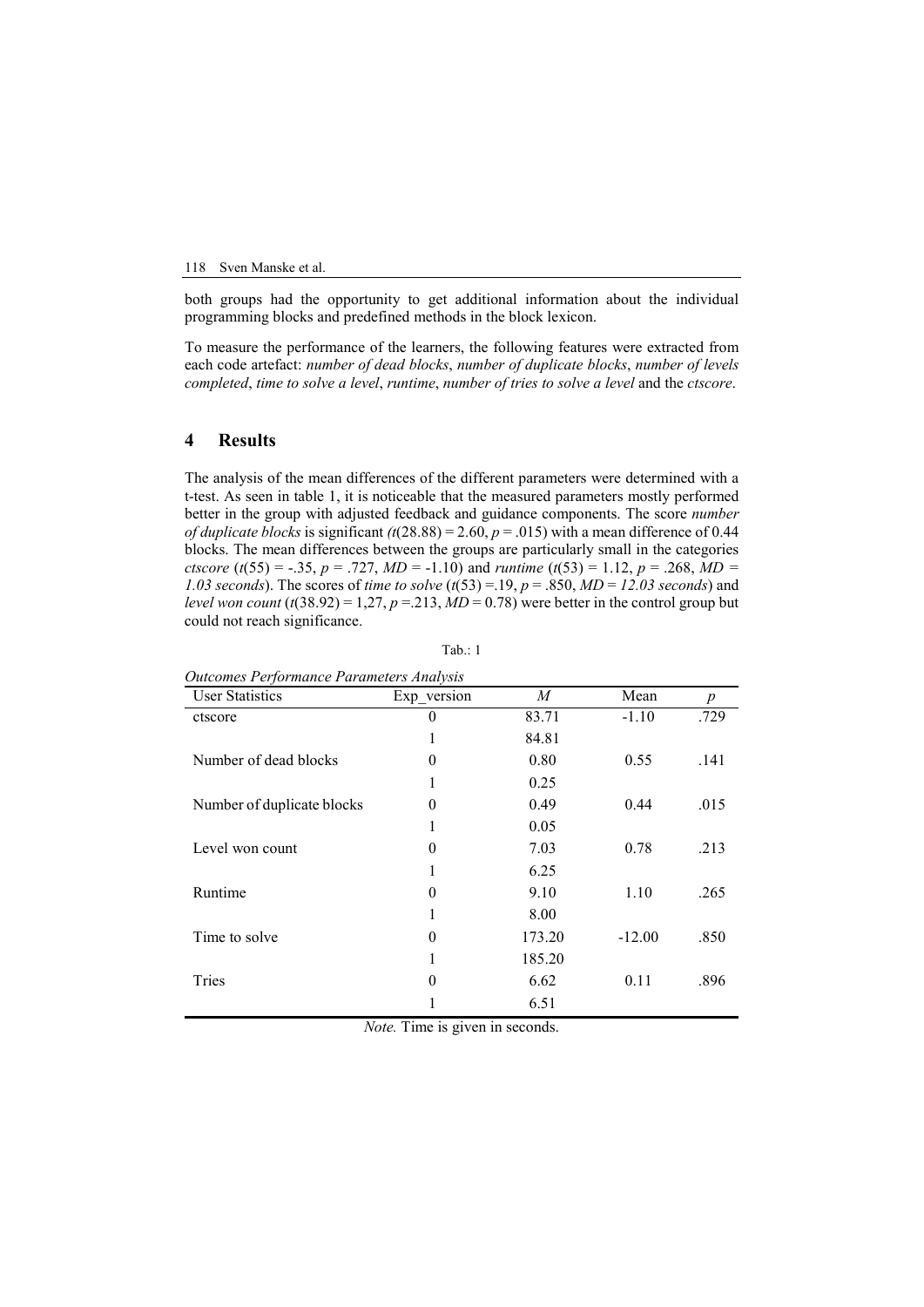Impact of Guidance on the Development of CT Skills 119

### **5 Conclusion**

In this paper we presented an extension of the game-based learning environment *ctGameStudio*. The new version includes feedback and guidance components that analyse the learner's code and provide appropriate guidance that improves learning, particularly the inspection, reflection, and evaluation of own logical (code) artefacts. We hypothesized that this would result in higher performance regarding computational thinking.

The results regarding the differences in the performance parameters between two groups showed no significant improvement in most performance parameters. However, the significant mean difference in *number of duplicate blocks* shows that the concepts are well explained to the participants and that the acquired knowledge can be transferred. In addition, there is a tendency for the feedback group to take a bit more time and complete slightly fewer levels, which can be explained by the fact that the participants had to deal with the feedback and interact with the component. However, these differences are not significant. Additionally, a significant improvement of the flow could be observed in the feedback group. Flow is repeatedly described in literature as a particularly important factor in the learning process, so that this result is an indication that the changes to the game experience were effective.

Since there is a considerable amount of literature on the benefits of formative and summative feedback in gaming-based learning environments, e.g. [Gr18, LK11], the reason for the small group differences regarding the performance of the learners may be due to the implementation of the feedback system and the design of the study. Even though there were small performance improvements in the feedback group, there were no significant differences in the *ctscore*. The ratios of the parameters for the calculation of the score may need to be revised. Although, *ctGameStudio* is created for first-time gamebased learning of CT the participants of the study had a high heterogeneity in terms of programming experience, which may have led to mixed results. Since the game was only played for 45 minutes and it takes extra effort to read the feedback dialogs, the benefits might only be realized with longer observation.

## **6 Bibliography**

- [AD86] Abelson, H.; diSessa, A.: Turtle Geometry: The Computer as a Medium for Exploring Mathematics, 1st ed., MIT Press, Cambridge, 1986.
- [Da01] Dalgarno, B.: Interpretations of constructivism and consequences for Computer Assisted Learning. In: *British Educational Research Association*, pp.183-194, 2001.
- [Gr18] Groff, J. S.: The potentials of game-based environments for integrated, immersive learning data. In: *European Journal of Education*, 53(2), pp. 188-20, 2018.
- [GP13] Grover, S.; Pea, R.: Computational Thinking in K–12. In: *Educational Researcher*, 42(1), pp. 38–43, 2013.